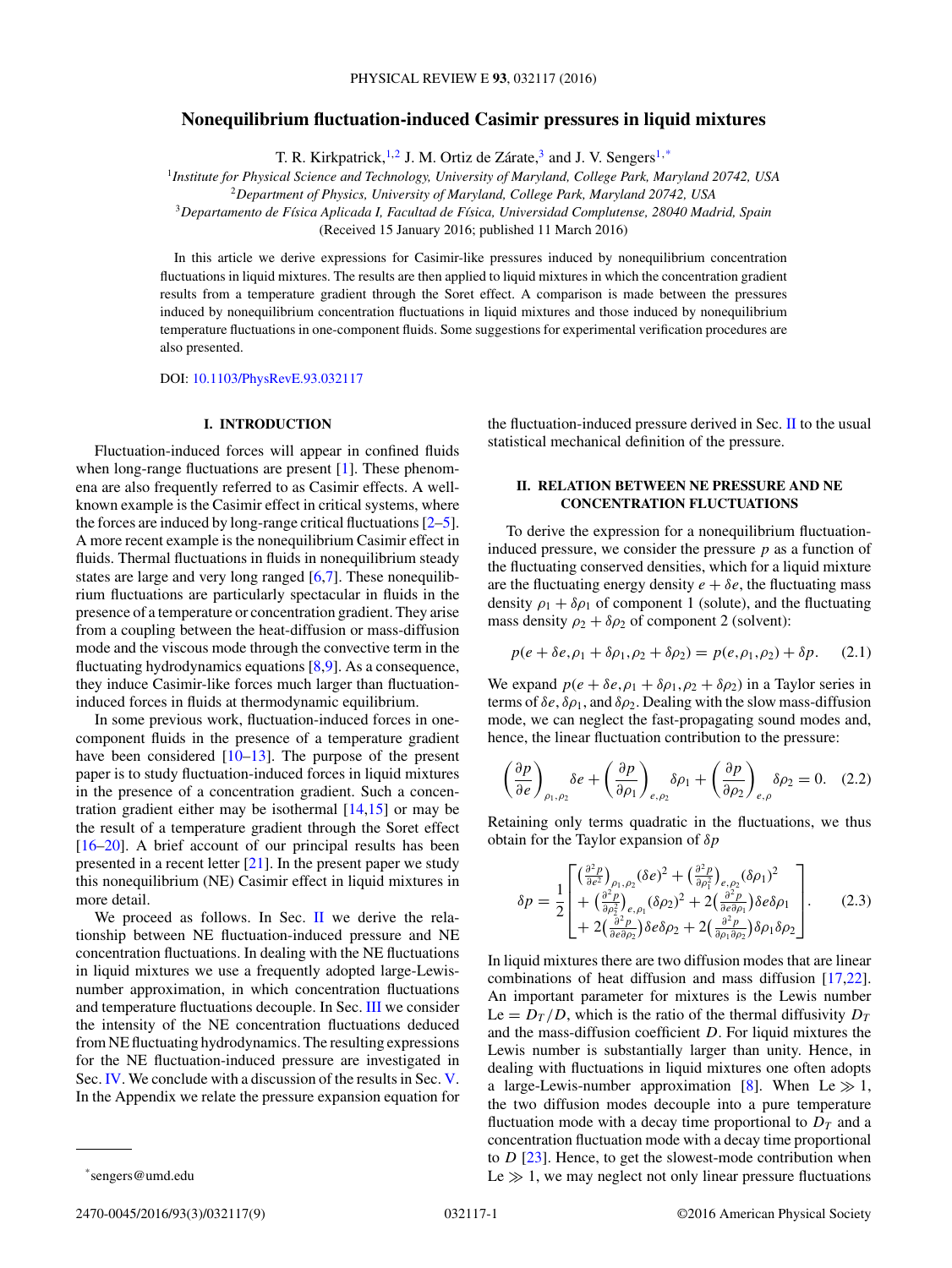<span id="page-1-0"></span>in accordance with Eq.  $(2.2)$ , but also temperature fluctuations:

$$
\delta T = 0. \tag{2.4}
$$

For the concentration variable we adopt the mass fraction  $w =$  $\rho_1/\rho$  of the solute, where  $\rho = \rho_1 + \rho_2$  is the mass density of the mixture. From Eqs.  $(2.2)$  and  $(2.4)$  it follows that the fluctuations  $\delta e$ ,  $\delta \rho_1$ , and  $\delta \rho_2$  can be related to the concentration fluctuation  $\delta w$  at constant pressure  $p$  and constant temperature *T* :

$$
\delta e = \left(\frac{\partial e}{\partial w}\right)_{p,T} \delta w, \quad \delta \rho_1 = \left(\frac{\partial \rho_1}{\partial w}\right)_{p,T} \delta w,
$$
\n
$$
\delta \rho_2 = \left(\frac{\partial \rho_2}{\partial w}\right)_{p,T} \delta w.
$$
\n(2.5)

Substituting Eq.  $(2.5)$  into Eq.  $(2.3)$  and taking an average, we obtain for the fluctuation-induced pressure  $p_{NE}^w = \langle \delta p \rangle$ 

$$
p_{\text{NE}}^w(\mathbf{r}) = \frac{1}{2} A_w \langle [\delta w(\mathbf{r})]^2 \rangle_{\text{NE}}, \tag{2.6}
$$

with

$$
A_w = \left(\frac{\partial^2 p}{\partial e^2}\right)_{\rho_1, \rho_2} \left(\frac{\partial e}{\partial w}\right)_{p,T}^2 + \left(\frac{\partial^2 p}{\partial \rho_1^2}\right)_{e,\rho_2} \left(\frac{\partial \rho_1}{\partial w}\right)_{p,T}^2
$$
  
+ 
$$
\left(\frac{\partial^2 p}{\partial \rho_2^2}\right)_{e,\rho_1} \left(\frac{\partial \rho_2}{\partial w}\right)_{p,T}^2 + 2\left(\frac{\partial^2 p}{\partial e \partial \rho_1}\right) \left(\frac{\partial e}{\partial w}\right)_{p,T}
$$
  
× 
$$
\left(\frac{\partial \rho_1}{\partial w}\right)_{p,T} + 2\left(\frac{\partial^2 p}{\partial e \partial \rho_2}\right) \left(\frac{\partial e}{\partial w}\right)_{p,T} \left(\frac{\partial \rho_2}{\partial w}\right)_{p,T}
$$
  
+ 
$$
2\left(\frac{\partial^2 p}{\partial \rho_1 \partial \rho_2}\right) \left(\frac{\partial \rho_1}{\partial w}\right)_{p,T} \left(\frac{\partial \rho_2}{\partial w}\right)_{p,T} .
$$
 (2.7)

The superscript *w* indicates that  $p_{NE}^w$  is a pressure induced by concentration fluctuations. Only the NE concentration fluctuations  $\langle [\delta w(\mathbf{r})]^2 \rangle_{\text{NE}}$  cause a renormalized pressure, since the equilibrium concentration fluctuations are already incorporated in the unrenormalized pressure. Just as for the case of a one-component fluid [\[11\]](#page-7-0), our approach for deriving Eq. (2.6) from an expansion of the pressure fluctuations in terms of the conserved quantities can be justified from an explicit mode-coupling theory generalized to nonequilibrium steady states, as shown in the Appendix. We comment that at this stage the fluctuation-induced pressure at any location **r** is related to the intensity of the NE concentration fluctuations at the same location. We see later that mechanical equilibrium requires that the actual fluctuation-induced pressure in a nonequilibrium steady state will be spatially uniform.

By using Eq. [\(2.2\)](#page-0-0) and noting that  $d\rho_1 = w d\rho + \rho dw$  and  $d\rho_2 = (1 - w)d\rho - \rho dw$ , Eq. (2.7) can be simplified to

$$
A_w = -\left(\frac{\partial p}{\partial e}\right)_{\rho,w} \left[ \left(\frac{\partial^2 e}{\partial w^2}\right)_{p,T} - \left(\frac{\partial e}{\partial \rho}\right)_{p,w} \left(\frac{\partial^2 \rho}{\partial w^2}\right)_{p,T} -\frac{2}{\rho} \left(\frac{\partial e}{\partial w}\right)_{p,\rho} \left(\frac{\partial \rho}{\partial w}\right)_{p,T} \right].
$$
 (2.8)

To evaluate Eq. (2.8) we first note that  $(\partial p/\partial e)_{\rho,w} =$  $(\gamma - 1)/\alpha T$ , where  $\gamma = c_{p,w}/c_{V,w}$  is the ratio of the specific isobaric and isochoric heat capacities, and where  $\alpha = -\rho^{-1}(\partial \rho/\partial T)_{p,w}$  is the thermal expansion coefficient of the mixture at constant composition [\[24\]](#page-7-0). The remainder of Eq.  $(2.8)$  can be expressed in terms of the thermodynamic variables *w,p,T* by using thermodynamic relations collected for mixtures by Wood [\[22\]](#page-7-0). Realizing that the thermodynamic field conjugate to the mass fraction  $w$  is the difference  $\mu$ between the chemical potential of the solute and that of the solvent, we then obtain

$$
A_w = -\frac{\rho(\gamma - 1)}{\alpha T} \left[ \chi^{-1} - T \left( \frac{\partial \chi^{-1}}{\partial T} \right)_{p,w} -\frac{\rho c_{p,w}}{\alpha} \left( \frac{\partial \chi^{-1}}{\partial p} \right)_{T,w} \right],
$$
 (2.9)

where  $\chi = (\partial w/\partial \mu)_{p,T}$  is an osmotic susceptibility. We note that at thermodynamic equilibrium  $\langle (\delta w)^2 \rangle_E = k_B T (\rho V)^{-1} \chi$ , where  $k_B$  is Boltzmann's constant and  $V$  the volume of the system [\[25–27\]](#page-7-0). The inverse osmotic susceptibility  $\chi^{-1}$  can be related to the excess molar Gibbs energy *G*<sup>E</sup> [\[28\]](#page-7-0),

$$
\chi^{-1} = \left(\frac{\partial \mu}{\partial w}\right)_{p,T}
$$
  
= 
$$
\frac{RT M}{w(1-w)M_1M_2} \left\{ 1 - x_1x_2 \left(\frac{\partial^2 G^E/RT}{\partial x_1 \partial x_2}\right)_{p,T} \right\},
$$
 (2.10)

where *R* is the molar gas constant,  $x_1$  and  $x_2$  are the mole fractions, and  $M_1$  and  $M_2$  are the molar weights of the solute and solvent, respectively, while  $M = M_1x_1 + M_2x_2$  is the molar weight of the mixture. Substitution of Eq.  $(2.10)$  into Eq. (2.9) yields, finally,

$$
A_w = -\frac{\rho(\gamma - 1)}{\alpha T} \frac{M^3}{M_1^2 M_2^2} \times \left[ \left( \frac{\partial^2 H^E}{\partial x_1^2} \right)_{p,T} - \frac{\rho c_{p,w}}{\alpha} \left( \frac{\partial^2 V^E}{\partial x_1^2} \right)_{p,T} \right], \quad (2.11)
$$

to be substituted into Eq.  $(2.6)$ , where  $H<sup>E</sup>$  is the excess molar enthalpy and  $V<sup>E</sup>$  the excess molar volume. It is interesting to compare this result with the expression for the NE pressure  $p_{NE}^T$  induced by temperature fluctuations in a one-component fluid [\[13\]](#page-7-0),

$$
p_{\text{NE}}^T(\mathbf{r}) = \frac{1}{2} A_T \langle [\delta T(\mathbf{r})]^2 \rangle_{\text{NE}}, \tag{2.12}
$$

with

$$
A_T = -\frac{\rho(\gamma - 1)}{\alpha T} \left[ \left( \frac{\partial^2 h}{\partial T^2} \right)_p - \frac{\rho c_p}{\alpha} \left( \frac{\partial^2 v}{\partial T^2} \right)_p \right], \quad (2.13)
$$

where  $h$  is the specific enthalpy and  $v$  the specific volume.

### **III. NE CONCENTRATION FLUCTUATIONS**

We consider a liquid mixture between two horizontal plates separated by a distance *L*. We take a coordinate system with the *z* axis in the vertical direction. The plates are located at  $z = -L/2$  and at  $z = +L/2$ . The liquid mixture is subjected to a stationary concentration gradient  $\nabla w_0$ , where  $w_0(z)$  is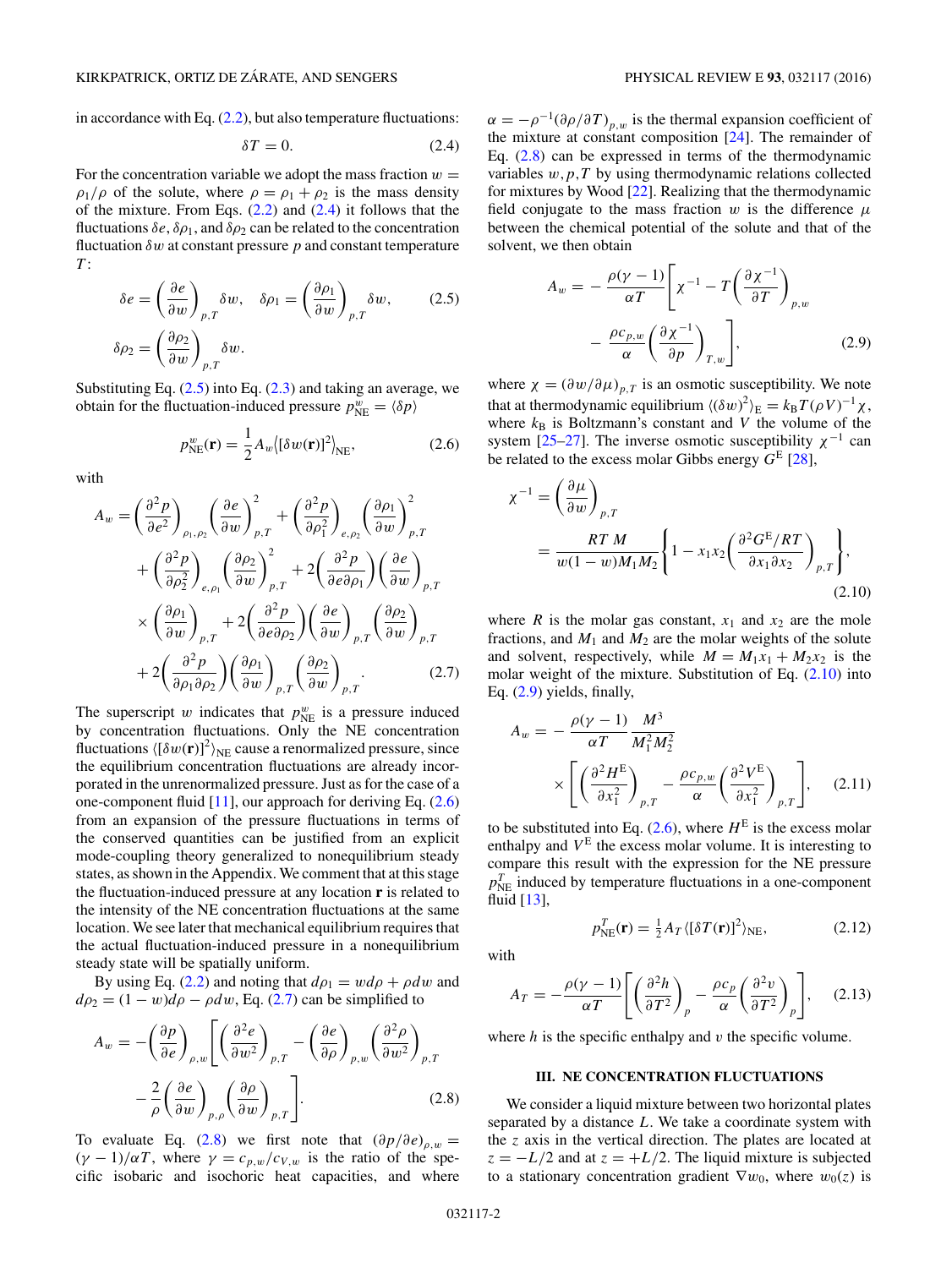<span id="page-2-0"></span>the local average concentration, which is assumed to be a linear function of *z*. We also assume that the liquid mixture is in a quiet mechanically stable state far away from any convective instability [\[29,30\]](#page-7-0). Under these conditions, the NE concentration fluctuation  $\delta w = \delta w(\mathbf{r},t)$ , which depends on the location **r** and the time *t*, satisfies a simple linearized fluctuating mass-diffusion equation,

$$
\rho \left[ \frac{\partial \delta w}{\partial t} + \delta \mathbf{v} \cdot \nabla w_0 \right] = \rho D \nabla^2 \delta w - \nabla \cdot \delta \mathbf{J}, \quad (3.1)
$$

where  $\delta$ **J** is a fluctuating mass-diffusion flux [\[9,16,31\]](#page-7-0). This fluctuating mass-diffusion equation differs from the one at equilibrium by the presence of the term  $\delta \mathbf{v} \cdot \nabla w_0$ , which causes a coupling of the concentration fluctuations *δw* with the velocity fluctuations  $\delta$ **v**. The velocity fluctuations are to be determined from a fluctuating Stokes equation,

$$
\rho \frac{\partial \delta \mathbf{v}}{\partial t} = \eta \nabla^2 \delta \mathbf{v} - \nabla \cdot \delta \Pi, \tag{3.2}
$$

where  $\eta$  is the shear viscosity and  $\delta \Pi$  a fluctuating stress tensor. In fluctuating hydrodynamics  $\delta$ **J** and  $\delta$  $\Pi$  are assumed to satisfy a local fluctuation-dissipation theorem such that [\[8,27,31–33\]](#page-7-0)

$$
\langle \delta J_i(\mathbf{r},t) \delta J_j(\mathbf{r}',t') \rangle = 2k_\text{B} T \rho \chi D \delta_{ij} \times \delta(\mathbf{r} - r') \delta(t - t')
$$
\n(3.3)

and

$$
\langle \delta \Pi_{ij}(\mathbf{r},t) \delta \Pi_{kl}(\mathbf{r}',t') \rangle
$$
  
=  $2k_B T \eta (\delta_{ik}\delta_{jl} + \delta_{il}\delta_{jk}) \times \delta(\mathbf{r} - \mathbf{r}') \delta(t - t').$  (3.4)

Not only the Lewis number, but also the Schmidt number  $Sc = v/D$ , where  $v = \eta/\rho$  is the kinematic viscosity, is commonly much larger than unity. It means that the viscous fluctuations decay much more rapidly than the concentration fluctuations. Hence, for  $Sc \gg 1$ , we may neglect the time derivative in Eq.  $(3.2)$  [\[34\]](#page-7-0). In principle, the thermophysical properties in Eqs.  $(3.1)$ – $(3.4)$  may depend on the concentration (and on the temperature, if a temperature gradient is present). In practice we identify them with their values at the center of the fluid layer; this has been shown to be a very good approximation [\[28\]](#page-7-0).

These fluctuating hydrodynamics equations need to be solved subject to appropriate boundary conditions for the concentration and for the velocity fluctuations at the surfaces of the plates. Solutions have been presented in some previous publications, originally for artificial but mathematically convenient boundary conditions [\[35\]](#page-7-0) and, subsequently, for more realistic boundary conditions [\[34,36\]](#page-7-0). Realistic boundary conditions are no-slip for the velocity fluctuations and impervious walls for the mass flow. If we neglect the effect of sound modes (divergence-free  $\delta$ **v**), they are [\[34,37\]](#page-7-0)

$$
\delta v_z = \left(\frac{\partial \delta v_z}{\partial z}\right) = 0, \quad \left(\frac{\partial \delta w}{\partial z}\right) = 0 \quad \text{at} \quad z = \pm \frac{L}{2}, \quad (3.5)
$$

where  $\delta v_{\bar{z}}$  is the fluctuation of the *z* component of the velocity **v**. For  $Le \gg 1$  we have been able to obtain an explicit solution [\[34\]](#page-7-0) without a need for any Galerkin approximation that is usually considered for velocity fluctuations with rigid boundary conditions [\[8\]](#page-7-0). From Ref. [\[34\]](#page-7-0) we find

$$
\langle \left[\delta w(z)\right]^2 \rangle_{\text{NE}} = \frac{k_{\text{B}}T}{\rho v D} F(z) L(\nabla w_0)^2, \tag{3.6}
$$

with

$$
F(z) = \frac{1}{2\pi} \int_0^\infty q \widetilde{S}(q, z) dq, \tag{3.7}
$$

where *q* is the magnitude of a dimensionless wave vector  $\mathbf{q} \parallel L$ associated with the concentration fluctuations in the *x*-*y* plane parallel to the plates. In Eq. (3.7)  $\overline{S}(q, z)$  is a dimensionless generalized structure factor that contains two contributions:

$$
\widetilde{S}(q, z) = \widetilde{S}_0(q) + \widetilde{S}_1(q, z). \tag{3.8}
$$

The first term in Eq. (3.8) is a contribution independent of *z* and represents the structure factor that is experimentally accessible in NE light-scattering or shadowgraph experiments:

$$
\widetilde{S}_0(q) = \frac{1}{q^4} + \frac{4(1 - \cosh q)}{q^5(q + \sinh q)}.
$$
 (3.9)

The second term is an additional *z*-dependent contribution,

$$
S_1(q,z)
$$
  
=  $2 \sum_{N=0}^{\infty} \frac{\widetilde{A}_{NM} \cos(2N\pi \tilde{z}) \cos(2M\pi \tilde{z})}{q^2 + 2N^2\pi^2 + 2M^2\pi^2}$  (3.10)  
+  $2 \sum_{N=0}^{\infty} \frac{\widetilde{B}_{NM} \sin[(2N + 1)\pi \tilde{z}] \sin[(2M + 1)\pi \tilde{z}]}{q^2 + [(2N + 1)^2 + (2M + 1)^2]^{\frac{\pi^2}{2}}},$ 

in terms of a dimensionless variable,  $\tilde{z} = z/L$ . The matrix elements in this double trigonometric series are given by

$$
\widetilde{A}_{NM}(q) = \frac{q^2 \delta_{NM}}{(q^2 + 4N^2\pi^2)^2} + \frac{8q^5(1 - \cosh q)\cos(N\pi)\cos(M\pi)}{(q + \sinh q)(q^2 + 4N^2\pi^2)^2(q^2 + 4M^2\pi^2)^2},
$$
\n(3.11)

$$
\widetilde{B}_{NM}(q) = \frac{\pi^4 q^2 \delta_{NM}}{\left[\frac{q^2}{\pi^2} + (2N+1)^2\right]^2} + \frac{8\pi^8 q^5}{q - \sinh q}
$$
\n
$$
\times \frac{(1 + \cosh q) \cos (N\pi) \cos (M\pi)}{\left[\frac{q^2}{\pi^2} + (2N+1)^2\right]^2 \left[\frac{q^2}{\pi^2} + (2M+1)^2\right]^2}
$$
\n(3.12)

where  $\delta_{NM}$  is the Kronecker delta. The integral obtained upon substituting Eq.  $(3.8)$  into Eq.  $(3.7)$  can be readily evaluated and we obtain

$$
F(z) = F_0 + \frac{1}{2\pi} \int_0^\infty q \, \widetilde{S}_1(q, z) dq, \tag{3.13}
$$

with

$$
F_0 = \frac{1}{2\pi} \int_0^\infty q \, \widetilde{S}_0(q) dq \simeq 3.11 \times 10^{-3}.
$$
 (3.14)

The contribution from the second term in Eq.  $(3.13)$  is illustrated graphically in Fig. [1,](#page-3-0) where we show  $\langle [\delta w(z)]^2 \rangle_{\text{NE}}$ as a function of  $z/L$  (red curve) calculated numerically from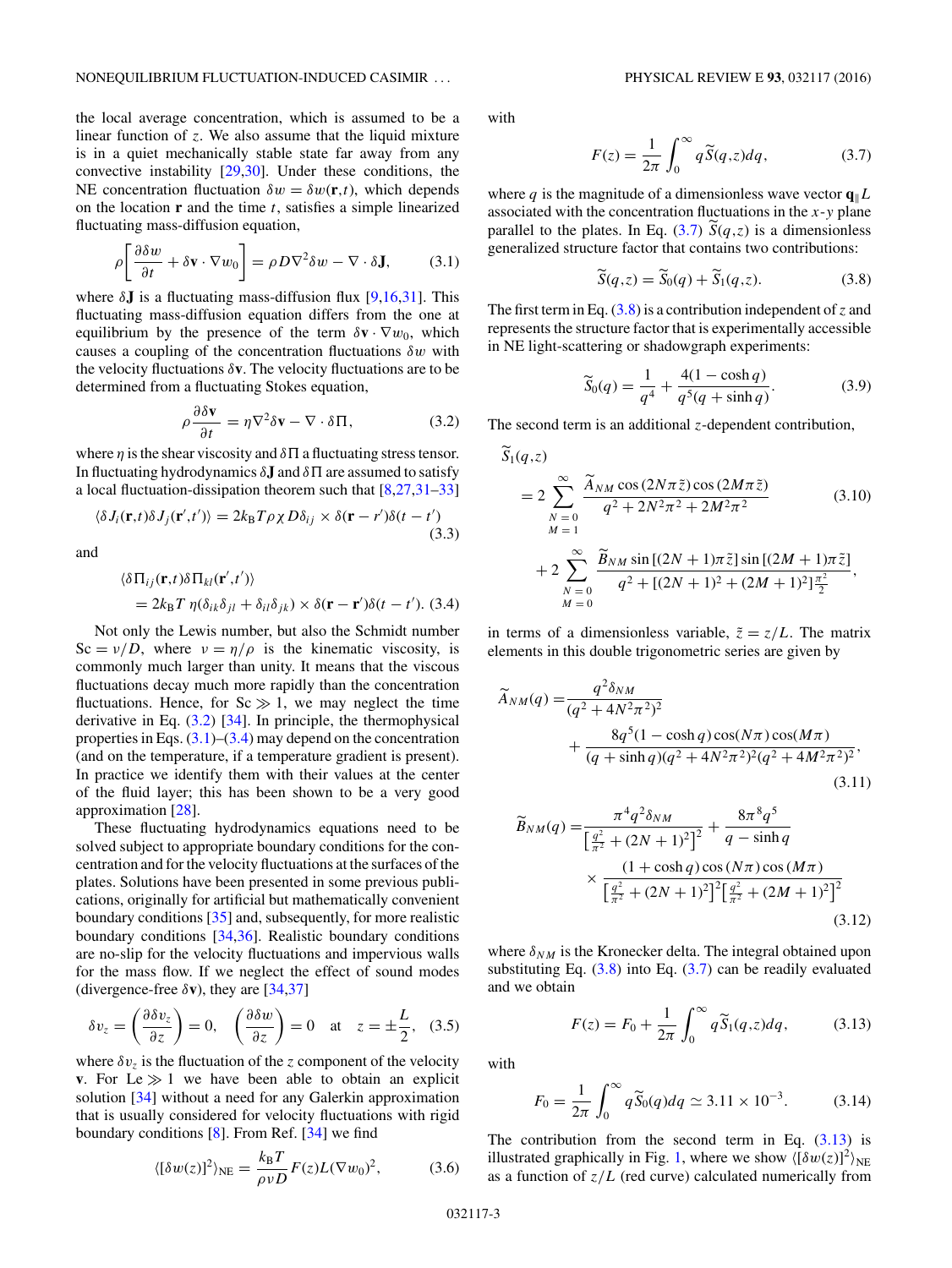<span id="page-3-0"></span>

FIG. 1.  $\langle [\delta w(z)]^2 \rangle_{NE}$  as a function of *z* obtained from Eq. [\(3.6\)](#page-2-0) with Eq.  $(3.13)$  (red curve). For comparison we also show  $\langle [\delta T(z)]^2 \rangle_{\text{NE}}$  for a one-component fluid in the presence of a temperature gradient obtained for rigid boundary conditions [\[11\]](#page-7-0) and infinite Prandtl number (blue curve). Both curves are normalized independently, so that the average value in the fluid layer for both types of fluctuations is unity. The horizontal line indicates the value of the *z*-independent approximation obtained by retaining only the constant  $F_0$  in Eq. [\(3.13\)](#page-2-0) for  $F(z)$ , with the same normalization as the concentration fluctuation (red) curve [\[21\]](#page-7-0).

Eq. [\(3.6\)](#page-2-0) and relative to the height-averaged value

$$
\overline{\langle[\delta w(z)]^2\rangle}_{\text{NE}} = \frac{1}{L} \int_{-L/2}^{+L/2} \langle[\delta w(z)]^2\rangle_{\text{NE}} dz
$$

$$
= \frac{k_{\text{B}}T}{\rho vD} \overline{F} L(\nabla w_0)^2, \qquad (3.15)
$$

with

$$
\overline{F} = \int_{-1/2}^{+1/2} F(\tilde{z}) \, d\tilde{z} \simeq 5.724 \times 10^{-3}.
$$
 (3.16)

There are interesting differences between the profile for the intensity of the NE concentration fluctuations in a mixture and the profile for the intensity of the NE temperature fluctuations in a one-component fluid. For rigid boundaries the NE temperature fluctuations depend on the Prandtl number Pr [\[38\]](#page-7-0). The blue curve in Fig. 1 shows the intensity of the NE temperature fluctuations in a one-component fluid, relative to the corresponding height average [\[11\]](#page-7-0), in the limit of infinite Prandtl number, consistent with the infinitely large Lewis and Schmidt numbers approximations adopted in the present paper. An important difference shown in Fig. 1 is that in a fluid between two impervious thermally conducting walls the temperature fluctuations vanish at the walls, but the concentration fluctuations do not. Another difference is that the intensity of the NE temperature fluctuations approaches the walls with a vanishing slope, while the intensity of the NE concentration approaches the walls with a finite slope.

### **IV. NE PRESSURES INDUCED BY CONCENTRATION FLUCTUATIONS**

In principle the NE pressure induced by the concentration fluctuations is obtained by substituting Eq.  $(3.6)$  into Eq.  $(2.6)$ , so that

$$
p_{\text{NE}}^w(z) = \frac{k_{\text{B}}T}{2\rho v D} A_w F(z) L (\nabla w_0)^2.
$$
 (4.1)

Equation (4.1) represents a fluctuation-induced pressure profile depending on the location  $z$  in the liquid layer. We want to calculate the resulting effective nonequilibrium pressure  $p_{\text{NE,eff}}^w$  on the plates. We write the total pressure as

$$
p = p_{\text{eq}} + p_{\text{NE,eff}}^w,\tag{4.2}
$$

where  $p_{eq}$  is the uniform equilibrium pressure. Mechanical equilibrium requires that  $dp/dz = 0$ . The mechanism to compensate the *z* dependence of the pressure  $p_{NE}^w(z)$  is a fluctuation-induced NE contribution  $\rho_{NE}(z)$  to the density profile such that the total pressure derivative is indeed 0. This gives [\[11\]](#page-7-0)

$$
\rho_{\rm NE}(z) = -\left(\frac{\partial \rho}{\partial p}\right)_{T,w} \left[p_{\rm NE}^w(z) - p_{\rm NE,eff}^w\right].\tag{4.3}
$$

Conservation of mass requires that

$$
\frac{1}{L} \int_{-L/2}^{+L/2} \rho_{\rm NE}(z) dz = 0.
$$
 (4.4)

From Eqs. (4.3) and (4.4) it thus follows that the effective fluctuation-induced pressure acting on the walls is simply the spatial average of  $p_{NE}(z)$ :

$$
p_{\text{NE,eff}}^w = \frac{1}{L} \int_{-L/2}^{+L/2} p_{\text{NE}}(z) \, dz = \overline{p}_{\text{NE}}^w. \tag{4.5}
$$

Thus the uniform NE fluctuation-induced pressure is obtained by replacing  $F(z)$  in Eq. (4.1) with  $\overline{F}$  from Eq. (3.16):

$$
\overline{p}_{\text{NE}}^w = \frac{k_{\text{B}}T}{2\rho v D} A_w \overline{F} L(\nabla w_0)^2.
$$
 (4.6)

We note that for a fixed value of the concentration gradient the NE fluctuation-induced pressure increases linearly with the distance *L*. This large NE Casimir effect is a direct consequence of the fact that in the absence of boundary conditions the intensity of the NE fluctuations varies with the wave number as  $q^{-4}$ , as can be seen from the leading term in Eq. [\(3.9\)](#page-2-0).

A convenient experimental procedure for establishing a concentration gradient is by subjecting the liquid mixture to a stationary temperature gradient  $\nabla T_0$ . Then a concentration gradient will be established in the mixture through the Soret effect,

$$
\nabla w_0 = -S_T w_0 (1 - w_0) \nabla T_0, \tag{4.7}
$$

where  $S_T$  is the Soret coefficient [\[16–20\]](#page-7-0). Then

$$
\overline{p}_{\text{NE}}^w = \frac{k_{\text{B}} \overline{T}_0}{2 \rho v D} A_w \overline{F} \ \overline{w}_0^2 (1 - \overline{w}_0)^2 S_T^2 L (\nabla T_0)^2, \tag{4.8}
$$

where we have approximated the local temperature and concentration by their average values,  $\overline{T}_0$  and  $\overline{w}_0$ , in the center of the liquid layer. Experimentally, it may be more practical to study the NE fluctuation-induced pressure as a function of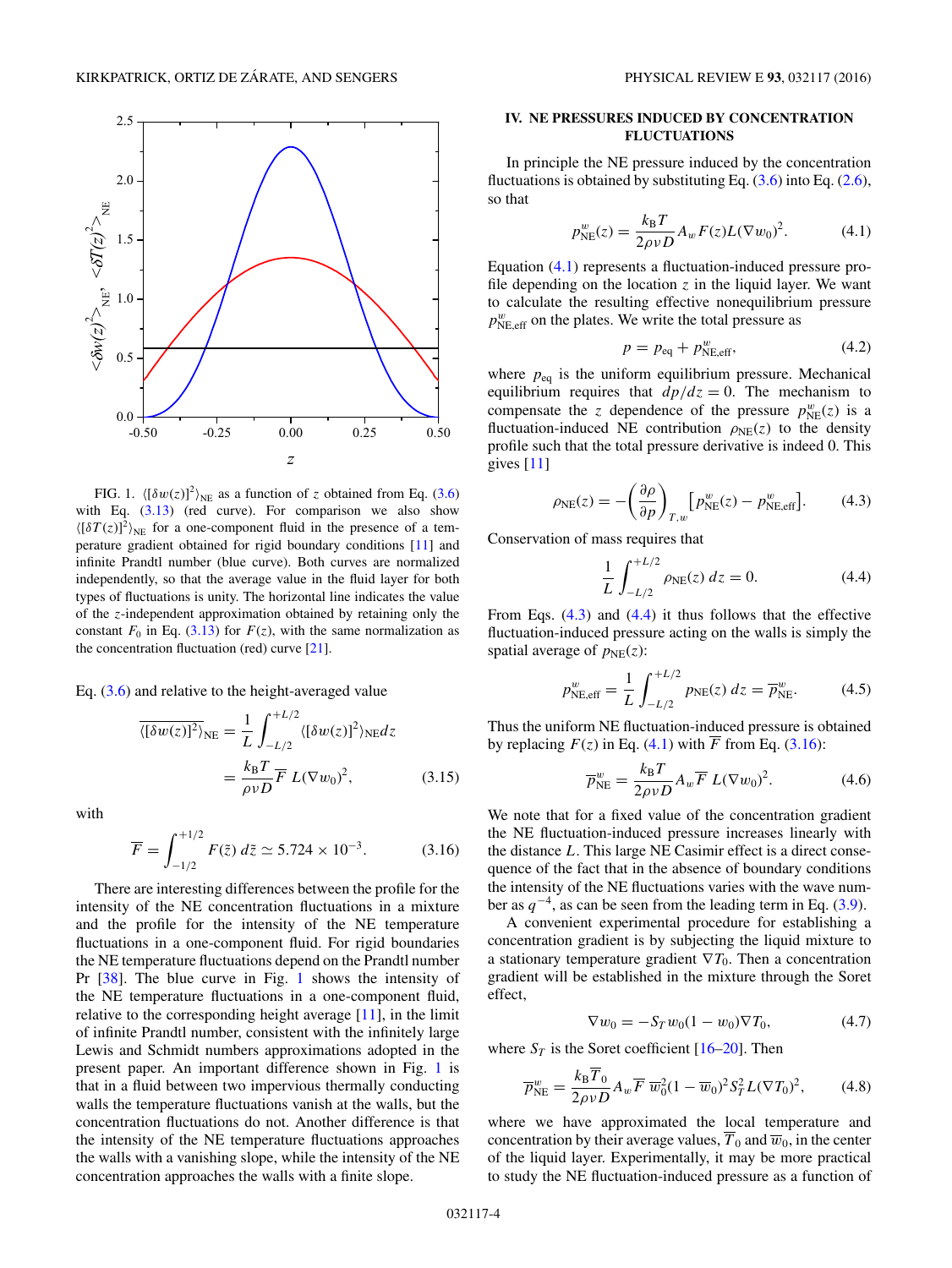<span id="page-4-0"></span>

|                                       | $L = 10^{-6}$ m        | $L = 10^{-5}$ m        | $L = 10^{-4}$ m        | $L = 10^{-3}$ m        |
|---------------------------------------|------------------------|------------------------|------------------------|------------------------|
| $\overline{p}_{\mathrm{NE}}^w$        |                        |                        |                        |                        |
| Water $+$ methanol <sup>a</sup>       | $+2 \times 10^{-1}$ Pa | $+2 \times 10^{-2}$ Pa | $+2 \times 10^{-3}$ Pa | $+2 \times 10^{-4}$ Pa |
| Tetralin + $n$ -dodecane <sup>a</sup> | $+3 \times 10^{-1}$ Pa | $+3 \times 10^{-2}$ Pa | $+3 \times 10^{-3}$ Pa | $+3 \times 10^{-4}$ Pa |
| Toluene + $n$ -hexane <sup>a</sup>    | $+4 \times 10^{-1}$ Pa | $+4 \times 10^{-2}$ Pa | $+4 \times 10^{-3}$ Pa | $+4 \times 10^{-4}$ Pa |
| Aniline + methanol <sup>a</sup>       | $-6 \times 10^{-1}$ Pa | $-6 \times 10^{-2}$ Pa | $-6 \times 10^{-3}$ Pa | $-6 \times 10^{-4}$ Pa |
| 1-Methylnaphthalene                   |                        |                        |                        |                        |
| $+ n$ -heptane <sup>a</sup>           | $+17$ Pa               | $+2$ Pa                | $+2 \times 10^{-1}$ Pa | $+2 \times 10^{-2}$ Pa |
| $\overline{p}_{\mathrm{NE}}^{T}$      |                        |                        |                        |                        |
| Water $[11]$                          | $+5 \times 10^{-1}$ Pa | $+5 \times 10^{-2}$ Pa | $+5 \times 10^{-3}$ Pa | $+5 \times 10^{-4}$ Pa |
| $n$ -Heptane [11]                     | $+2 \times 10^{-1}$ Pa | $+2 \times 10^{-2}$ Pa | $+2 \times 10^{-3}$ Pa | $+2 \times 10^{-4}$ Pa |
|                                       |                        |                        |                        |                        |

TABLE I. Estimated NE fluctuation-induced pressures ( $\overline{T}_0 = 298$  K,  $\Delta T = 25$  K).

a Equimolar mixture.

the distance *L* at a fixed temperature difference  $\Delta T = L \nabla T_0$ . Substituting Eq.  $(2.11)$  for the amplitude  $A_w$  into Eq.  $(4.8)$ , we obtain as our final expression for the NE pressure induced by the concentration fluctuations:

$$
\overline{p}_{NE}^{w} = -\frac{k_{B}\overline{T}_{0}^{2}(\gamma - 1)}{2\alpha v D} \frac{M^{3}}{M_{1}^{2} M_{2}^{2}} \times \left[ \left( \frac{\partial^{2} H^{E}}{\partial x_{1}^{2}} \right)_{p,T} - \frac{\rho c_{p,w}}{\alpha} \left( \frac{\partial^{2} V^{E}}{\partial x_{1}^{2}} \right)_{p,T} \right] \times \overline{F} \ \overline{w}_{0}^{2} (1 - \overline{w}_{0})^{2} S_{T}^{2} \frac{1}{L} \left( \frac{\Delta T}{\overline{T}_{0}} \right)^{2}. \tag{4.9}
$$

In Table I we list some estimated NE fluctuation-induced pressures in a liquid layer at an average temperature of 298 K subjected to a temperature difference of 25 K. In addition, we compare the NE pressures  $\overline{p}_{NE}^w$  given by Eq. (4.9) from NE concentration fluctuations for two liquid mixtures, with NE pressures  $\overline{p}_{NE}^T$  from NE temperature fluctuations previously found for water and *n*-heptane [\[11\]](#page-7-0). Generally, the NE fluctuation-induced pressures in simple liquid mixtures are comparable to those in one-component liquids, as can be seen by comparing the NE pressure values for toluene  $+$ *n*-hexane with those for *n*-heptane. The approximation of large Lewis and Schmidt numbers uncouples NE concentration and temperature fluctuations. However, temperature fluctuations are still coupled to the fluctuating Stokes equation, [\(3.2\)](#page-2-0), maintaining a structure similar to the one-component fluid case [\[8,36\]](#page-7-0). As a consequence, in addition to pressures induced by NE concentration fluctuations, there will be pressures induced by NE temperature fluctuations, which in the large-Lewisnumber approximation are given by the same expressions as for one-component fluids  $[10,11]$ , but with the properties referred to those of the mixture. The corresponding order of magnitude is the same as the  $\overline{p}_{NE}^T$  for the examples listed in Table I. In the parallel-plate configuration considered here, typical experimental separations are of the order of micrometers [\[39–41\]](#page-7-0). The NE Casimir effect may make it possible to measure Casimir forces at longer length scales [\[13\]](#page-7-0).

The data in Table I show, as discussed in some previous papers [\[10,11,13\]](#page-7-0), that NE fluctuation-induced pressures are significantly larger than Casimir pressures induced in

equilibrium fluids by critical fluctuations. The physical reason is that the intensity of both the NE concentration and NE temperature fluctuations varies in the absence of boundaries with the wave number as  $q^{-4}$ , while critical fluctuations only vary as  $q^{-2}$  [\[42\]](#page-7-0). Since in liquid mixtures the NE Casmir effect is proportional to the square of the Soret coefficient, the effect can be further enhanced by selecting a liquid mixture with a large Soret coefficient [\[43\]](#page-7-0). This is the reason why  $\overline{p}_{NE}^w$ is much larger in 1-methylnaphthalene  $+ n$ -heptane than in toluene + *n*-heptane. We also see from Eq. (4.9) that  $\overline{p}_{NE}^w$  is strongly related to the concentration dependence of the excess molar enthalpy and excess molar volume. Hence, as reported in Table I,  $\overline{p}_{NE}^{\overline{w}}$  can be either positive or negative.

For the system tetralin  $+ n$ -dodecane, all required thermophysical properties are available as a function of the concentration: excess enthalpy [\[44\]](#page-7-0) and volume [\[45\]](#page-7-0), diffusion and Soret coefficients [\[46\]](#page-7-0), etc. Therefore, for this particular system it is possible to study the dependence of  $\overline{p}_{NE}^w$  on the average concentration of the mixture. In Fig. [2](#page-5-0) we represent as the red curve the pressure induced by NE concentration fluctuations, calculated from Eq.  $(4.9)$ , as a function of the average tetralin mole fraction in the mixture, *x*. The temperature difference is  $\Delta T = 25$  K and  $L = 1$  mm, corresponding to the rightmost column in Table I. We also plot in Fig. [2](#page-5-0) the pressure induced by NE temperature fluctuations  $[10,11]$  calculated for the mixture properties, so that it slightly depends on the average concentration. The total pressure induced by NE fluctuations will be the sum of the two curves in Fig. [2.](#page-5-0)

We note that, due to their spatial long-range nature, the NE concentration fluctuations depend on gravity [\[18,36,47\]](#page-7-0). Essentially, gravity (buoyancy) suppresses the intensity of NE concentration fluctuations when it is parallel to the correspondingly induced stationary density gradient, while it further enhances NE fluctuations when it is antiparallel to this density gradient. The effects of buoyancy are more prominent the larger the spatial size of the fluctuation. Hence, gravity affects mostly fluctuations of small *q* and competes with boundary effects in this wave-number range. As a consequence, the NE pressures discussed in this paper also depend on gravity. The effect of gravity on  $\overline{p}_{NE}^T$  has been elucidated in a previous publication [\[11\]](#page-7-0). It turns out that the effect of gravity is modest when the liquid is far away from any hydrodynamic instability. Therefore, we expect that the effect will also be modest in liquid mixtures far away from any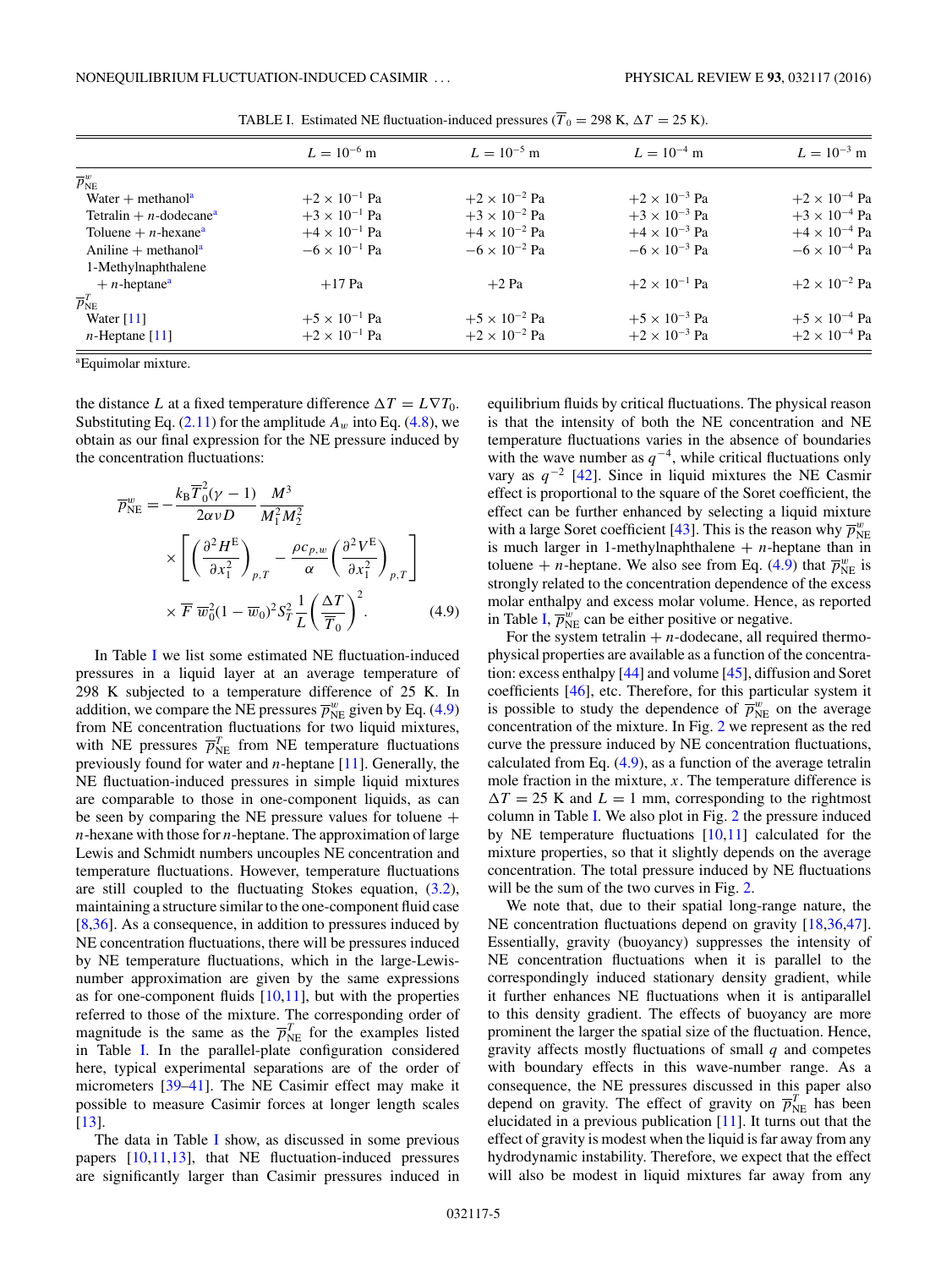<span id="page-5-0"></span>

FIG. 2. NE fluctuation-induced (Casimir) pressures as a function of the (average) molar fraction  $x$  of tetralin in a binary mixture with *n*-dodecane at atmospheric pressure, for  $\Delta T = 25$  K and  $L = 1$  mm. The red curve represents the pressure induced by NE concentration fluctuations, Eq. [\(4.9\)](#page-4-0). The blue curve represents the pressure induced by NE temperature fluctuations.

hydrodynamic instability. However, NE pressures will diverge at the onset of any convective instability [\[11\]](#page-7-0).

Our result for the NE Casmir effect in liquid mixtures is fundamentally different from the Casimir-Soret effect discussed by Najafi and Golestanian [\[48\]](#page-7-0). Najafi and Golestanian have used a Langevin equation for a Goldstone mode to obtain an estimate for a Soret-like effect in a model system. They do not consider any mode coupling in the fluctuating mass-diffusion equation,  $(3.1)$ , but do account for the variation of the temperature in expression  $(3.3)$  for the fluctuation-dissipation theorem when the mixture is subjected to a temperature gradient. They conclude that the inhomogeneity of the noise causes a thermophoretic force that is linear in the temperature gradient  $\nabla T_0$ . Fluctuations caused by the inhomogeneity of the noise terms in the fluctuating-hydrodynamics equations are of much shorter range than fluctuations induced by mode coupling [\[13,49\]](#page-7-0). As a consequence, Najafi and Golestanian find a force that is very strongly dependent on a molecular cutoff. In general one should expect several types of fluctuation-induced forces near walls, both of a molecular origin and from long-range fluctuations. As pointed out in the literature [\[3,5\]](#page-7-0), one normally identifies Casimir effects with those resulting from truly long-range fluctuations that induce forces that are independent of any molecular cutoff.

### **V. DISCUSSION**

We have shown that in liquid mixtures NE concentration fluctuations induce NE pressures that are proportional to the square of the concentration gradient  $\nabla w_0$  and increase with the distance *L*. Like NE pressures induced by NE temperature fluctuations [\[10,11,13\]](#page-7-0), they are significantly larger



FIG. 3. Schematic of an NE Casimir pressure  $\overline{p}_{NE} > 0$  on a plate at temperature  $T_2$  located in a liquid between two walls at temperature  $T_1$ . For  $\overline{p}_{NE}$  < 0, the plate would be pulled to the closest wall.

than Casimir-like pressures induced in equilibrium fluids by critical concentration fluctuations. In liquid mixtures these NE fluctuation-induced pressures can be further enhanced by selecting a mixture with a large Soret coefficient, as reported in Table [I.](#page-4-0)

As a possible implication we may imagine a configuration where a thin plate at temperature  $T_2$  is located in a liquid between two walls, both at a temperature  $T_1$ , as schematically shown in Fig. 3. When  $\overline{p}_{NE} > 0$ , the NE pressure will exert forces on the two sides of the inner plate proportional to  $(\Delta T)^2/L_1$  and  $(\Delta T)^2/L_2$ . This will be the case either for a one-component liquid or for a liquid mixture ( $\overline{p}_{NE}^T$  or  $\overline{p}_{NE}^w$ ). When  $\overline{p}_{NE} > 0$  and  $L_1 \neq L_2$ , the plate will experience a net force causing it to move away from the walls. Hence, the force needed to move this plate off-center would be a measure of the NE Casimir force. In practice it may be difficult to maintain plates at a close distance parallel to each other [\[39,50,51\]](#page-7-0). Hence, in studying Casimir forces, one commonly measures the force on a particle close to a surface [\[52\]](#page-7-0). While a geometrical analysis of such a configuration becomes more complicated [\[3,53,54\]](#page-7-0), the physical principle remains the same.

NE Casimir forces are to be distinguished from thermophoretic forces **E**th on a particle in a liquid subjected to a temperature gradient [\[55\]](#page-7-0),

$$
\mathbf{E}_{\text{th}} = -6\pi R D_{\text{th}} \nabla T_0, \tag{5.1}
$$

where  $D_{th}$  is its thermophoretic mobility in the liquid and *R* the radius of the particle. This thermophoretic force has been investigated experimentally by Regazzetti *et al.* for silica particles with a radius  $R = 3 \mu m$  in a number of liquids, including water and *n*-heptane [\[56\]](#page-7-0). The experiments were conducted in a liquid layer with  $L = 0.1$  mm subjected to a temperature difference  $\Delta T = 25$  K. This is the reason why Table [I](#page-4-0) lists estimates for the NE pressures with  $\Delta T = 25$  K. From the experimental results of Regazzetti *et al.*, we have earlier concluded that for silica particles in water  $E_{\text{th}} = 280 \text{ fN}$ and fo in *n*-heptane  $E_{\text{th}} = 30$  fN [\[11\]](#page-7-0). Most recently, Helden *et al.*, by adopting a sophisticated optical technique that takes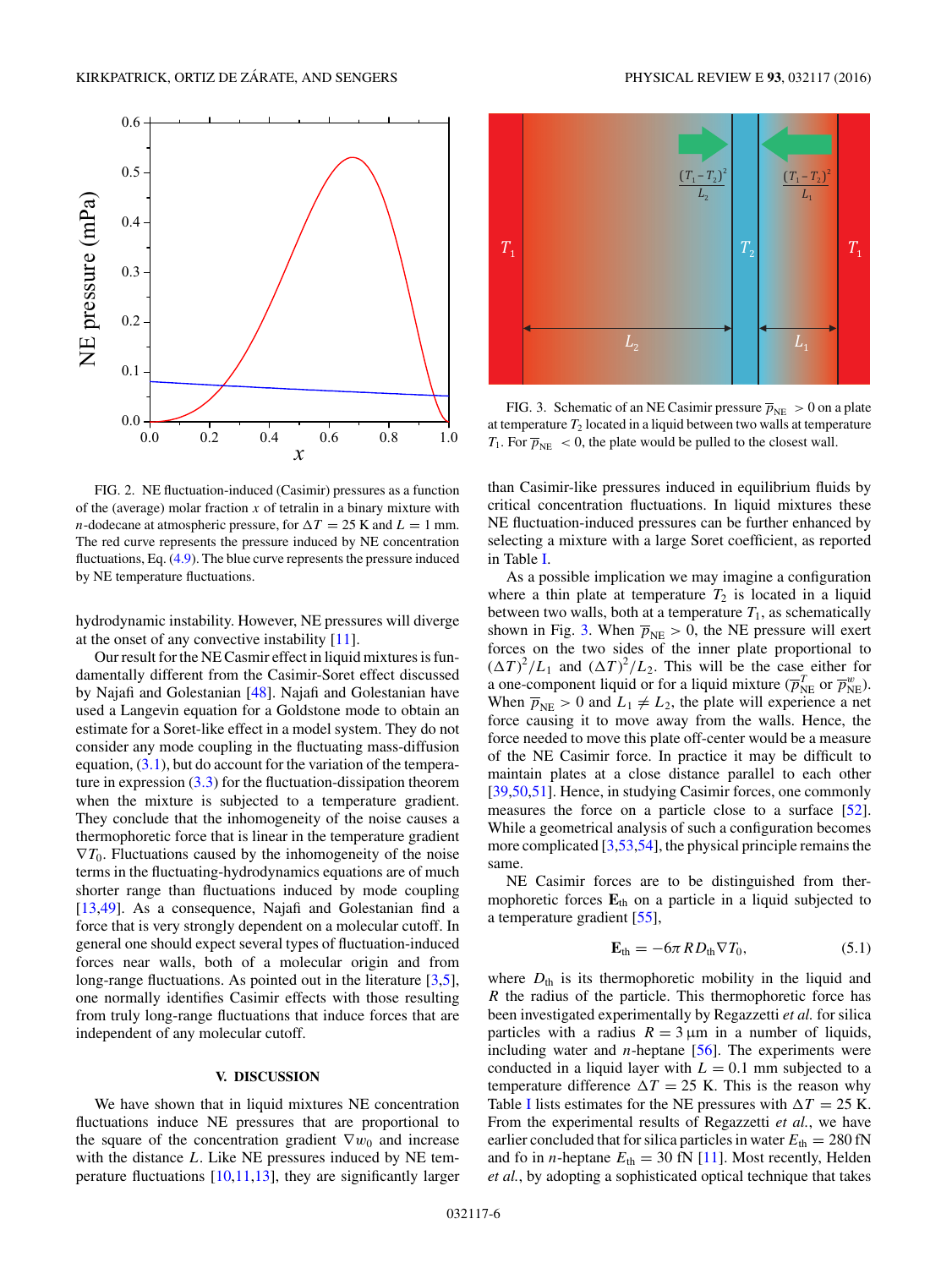advantage of evanescent light after a total reflection, have directly measured the thermophoretic force experienced by polystyrene particles of 2*.*5 μm radius in water. They report somewhat smaller forces, of the order of  $E_{\text{th}} = 50$  fN for a temperature gradient of 0.14 K ·  $\mu$ m<sup>-1</sup> (corresponding to  $L \simeq 2 \times 10^{-4}$  m for  $\Delta T = 25$  K).

Electrophoresis is qualitatively different from our predicted NE Casimir effect. From Eq.  $(5.1)$  we see that thermophoresis causes a particle to move either to the cold wall or to the hot wall, depending on the sign of the thermophoretic mobility *D*th. On the other hand, we see in Fig. [3](#page-5-0) that the NE Casimir effect (for  $\overline{p}_{NE} > 0$ ) would drive the particle to the center. Accounting for the difference in the forces on the two sides of the particle, we may get an order-of-magnitude estimate for the net force needed to move such a particle from the center as  $\pi R^2 \overline{p}_{\text{NE}} \cdot R/L$ , which amounts to several fN for micrometersized particles in water at  $\Delta T = 25$  K. Depending on the size of the particles, the magnitude of the temperature gradient, and the choice of liquid or liquid solution, NE fluctuation-induced forces may be comparable to thermophoretic forces.

However, the major difference is that thermophoretic forces are linear functions of the temperature gradient, while the NE Casimir forces are proportional to the square of the temperature gradient. This suggests two possibilities for detecting NE Casimir forces experimentally. One procedure would be to study the force on a particle as a function of the temperature difference  $\Delta T$  to see whether the force has a component that depends on the square of the temperature gradient  $\Delta T$  [\[57\]](#page-7-0). An even more direct indication of the presence of NE Casmir forces would be to change the direction of the temperature gradient in the experiments. While a thermophoretic force would change sign upon changing the direction of ∇*T*0, the NE force should reveal itself as a component that is independent of the direction of the temperature gradient ∇*T*0.

### **ACKNOWLEDGMENTS**

The authors acknowledge valuable discussions with Jeremy N. Munday of the University of Maryland. The research at the University of Maryland was supported by the U.S. National Science Foundation under Grant No. DMR-1401449. The research at Universidad Complutense was funded by the Spanish State Secretary of Research under Grant No. FIS2014-58950-C2-2-P.

### **APPENDIX: STATISTICAL-MECHANICAL DERIVATION**

In statistical mechanics the pressure is given by the diagonal element of the microscopic stress tensor averaged over the *N*-particle distribution function,  $\rho_N$ . Here we consider a twocomponent fluid in a nonequilibrium steady state (NESS) that is close to local equilibrium. We can then decompose  $\rho_N$  into a local equilibrium part, *ρ*LE, and a part linear in the macroscopic gradients,  $\rho_{\nabla}$ . The explicit expression for the local equilibrium part is

$$
\rho_{\text{LE}} = \frac{\exp[y \star a]}{\text{Tr} \exp[y \star a]},\tag{A1}
$$

with  ${a} = {n_1, n_2, \mathbf{g}, e}$  the set of microscopic conserved quantities and  $\{y\} = {\beta(\mu_1 - m_1 u^2/2), \beta(\mu_2 - \mu_1 u^2/2)}$   $m_2u^2/2$ , $\beta$ **u**,− $\beta$ } the macroscopic conjugate variables, while  $y \star a = \int d\mathbf{r} y(\mathbf{r}) a(\mathbf{r})$  denotes an integration over space. In these expressions,  $n_i$  is the number density of species  $i = (1,2)$ , **g** is the momentum density, *e* is the energy density,  $\beta = 1/k_B T$  is the inverse temperature,  $\mu_i$  is the chemical potential of species  $i$ ,  $m_i$  is the mass of species  $i$ , and  $\bf{u}$  is the fluid velocity with magnitude *u*.

In a nonequilibrium steady state of a two-component fluid with a chemical potential gradient of species 1, but no velocity gradients or temperature gradients, Liouville's equation gives, for the gradient part of the *N*-particle distribution function, a time-dependent integral of the form [\[58\]](#page-7-0)

$$
\rho_{\nabla} = -\int_0^\infty dt \exp(-\mathcal{L}t)\rho_{\text{LE}} \hat{\mathbf{J}}_1 \star \frac{\partial y_1}{\partial x}.
$$
 (A2)

Here  $\mathcal L$  is Liouville's operator,  $\mathbf{\hat J}_1$  is the part of the mass current of species 1 that is orthogonal to the conserved quantities [\[22\]](#page-7-0), and  $y_1 = \beta \mu_1$ . The pressure is defined as  $1/d$  (*d* being the spatial dimension) times the average of the trace of the microscopic stress tensor. For our purpose we can relate it to one of the diagonal elements, which we denote  $J_l$  [\[59\]](#page-8-0). The nonequilibrium or gradient part of the pressure can then be written as

$$
p_{NE}(\mathbf{r}) = \langle J_l(\mathbf{r}) \rangle_{NE}
$$
  
= 
$$
- \int_0^\infty dt \langle J_l(\mathbf{r}, t) \hat{J}_1(0) \rangle_{LE} \star \frac{\partial y_1}{\partial x}.
$$
 (A3)

Here  $\langle \rangle_{NE}$  denotes a nonequilibrium ensemble average and  $\langle \rangle_{\text{LE}}$  denotes a local-equilibrium ensemble average. Generally,  $p_{NE}(\mathbf{r})$  is a local NE pressure depending on the position  $\mathbf{r} = \{x, y, z\}$ . Equation (A3) has the structure of a Green-Kubo expression for a transport coefficient, namely, an unequal time current-current correlation function, integrated over all times *t* [\[60\]](#page-8-0). Note, however, that the currents in the integrand of this equation are different, unlike the current-current correlation functions for the usual Navier-Stokes transport coefficients [\[6\]](#page-7-0). Hence, the NE pressure originates from a cross Onsager-like effect, i.e., a normal stress or pressure is caused by a chemical potential gradient.

Techniques to evaluate the long-wavelength, or hydrodynamic-mode, contributions to local-equilibrium correlation functions like Eq.  $(A3)$  have been developed by Kirkpatrick *et al.* [\[61–63\]](#page-8-0), who extended the methods of Ernst *et al.* [\[24,](#page-7-0)[59,64\]](#page-8-0) to nonequilibrium steady states. In the large-Lewis-number limit, the leading contribution is

$$
p_{\text{NE}}(\mathbf{r}) = \frac{1}{2} \left(\frac{\rho}{k_{\text{B}}T}\right)^2 \left(\frac{\partial \mu}{\partial w}\right)_{p,T}^2 \langle J_{l,0}w_0w_0\rangle \langle [\delta w(\mathbf{r})]^2 \rangle_{\text{NE}}.
$$
\n(A4)

Here  $\mu = \mu_1 - \mu_2$  and the subscript 0 of the phase variables in the statistical-mechanical average in Eq. (A4) indicate that they are at zero wave number. Finally, Eq. (109) in Ref. [\[22\]](#page-7-0) shows that

$$
A_w = \left(\frac{\rho}{k_B T}\right)^2 \left(\frac{\partial \mu}{\partial w}\right)^2_{p,T} \langle J_{l,0} w_0 w_0 \rangle, \tag{A5}
$$

is identical to  $A_w$  given by Eq. [\(2.8\)](#page-1-0). We conclude that Eq. (A4) for  $p_{\text{NE}}$  is identical to the one given in Sec. [II.](#page-0-0)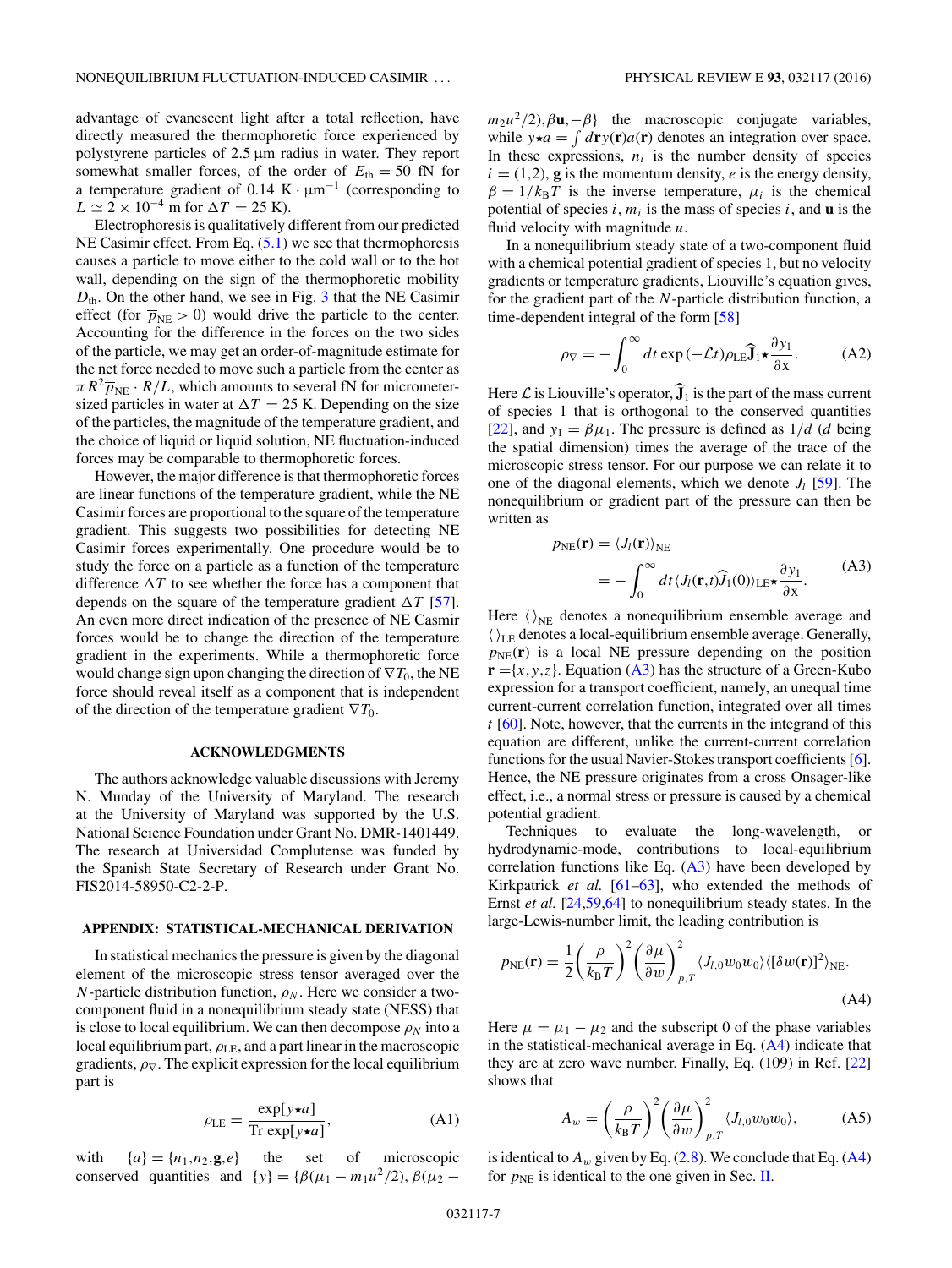- <span id="page-7-0"></span>[1] M. Kardar and R. Golestanian, [Rev. Mod. Phys.](http://dx.doi.org/10.1103/RevModPhys.71.1233) **[71](http://dx.doi.org/10.1103/RevModPhys.71.1233)**, [1233](http://dx.doi.org/10.1103/RevModPhys.71.1233) [\(1999\)](http://dx.doi.org/10.1103/RevModPhys.71.1233).
- [2] M. Krech, *The Casimir Effect in Critical Systems* (World Scientific, Singapore, 1994).
- [3] M. Krech, [J. Phys. Condens. Matter](http://dx.doi.org/10.1088/0953-8984/11/37/201) **[11](http://dx.doi.org/10.1088/0953-8984/11/37/201)**, [R391](http://dx.doi.org/10.1088/0953-8984/11/37/201) [\(1999\)](http://dx.doi.org/10.1088/0953-8984/11/37/201).
- [4] J. G. Brankov, D. M. Danchev, and N. S. Tonchev, *Theory or Critical Phenomena in Finite-Size Systems* (World Scientific, Singapore, 2000).
- [5] A. Gambassi, C. Hertlein, L. Helden, C. Bechinger, and S. Dietrich, [Europhys. News](http://dx.doi.org/10.1051/epn/2009301) **[40](http://dx.doi.org/10.1051/epn/2009301)**, [18](http://dx.doi.org/10.1051/epn/2009301) [\(2009\)](http://dx.doi.org/10.1051/epn/2009301).
- [6] [J. R. Dorfman, T. R. Kirkpatrick, and J. V. Sengers,](http://dx.doi.org/10.1146/annurev.pc.45.100194.001241) Annu. Rev. Phys. Chem. **[45](http://dx.doi.org/10.1146/annurev.pc.45.100194.001241)**, [213](http://dx.doi.org/10.1146/annurev.pc.45.100194.001241) [\(1994\)](http://dx.doi.org/10.1146/annurev.pc.45.100194.001241).
- [7] D. Belitz, T. R. Kirkpatrick, and T. Votja, [Rev. Mod. Phys.](http://dx.doi.org/10.1103/RevModPhys.77.579) **[77](http://dx.doi.org/10.1103/RevModPhys.77.579)**, [579](http://dx.doi.org/10.1103/RevModPhys.77.579) [\(2005\)](http://dx.doi.org/10.1103/RevModPhys.77.579).
- [8] J. M. Ortiz de Zárate and J. V. Sengers, *Hydrodynamic Fluctuations in Fluids and Fluid Mixtures* (Elsevier, Amsterdam, 2006).
- [9] J. V. Sengers, J. M. Ortiz de Zárate, and T. R. Kirkpatrick, in *Experimental Thermodynamics. Vol. X. Non-equilibrium Thermodynamics with Applications*, edited by D. Bedeaux, S. Kjelstrup, and J. V. Sengers (IUPAC, RSC, Cambridge, MA, 2015), pp. 39–60.
- [10] T. R. Kirkpatrick, J. M. Ortiz de Zárate, and J. V. Sengers, *Phys.* Rev. Lett. **[110](http://dx.doi.org/10.1103/PhysRevLett.110.235902)**, [235902](http://dx.doi.org/10.1103/PhysRevLett.110.235902) [\(2013\)](http://dx.doi.org/10.1103/PhysRevLett.110.235902).
- [11] T. R. Kirkpatrick, J. M. Ortiz de Zárate, and J. V. Sengers, *Phys.* Rev. E **[89](http://dx.doi.org/10.1103/PhysRevE.89.022145)**, [022145](http://dx.doi.org/10.1103/PhysRevE.89.022145) [\(2014\)](http://dx.doi.org/10.1103/PhysRevE.89.022145).
- [12] A. Aminov, Y. Kafri, and M. Kardar, [Phys. Rev. Lett.](http://dx.doi.org/10.1103/PhysRevLett.114.230602) **[114](http://dx.doi.org/10.1103/PhysRevLett.114.230602)**, [230602](http://dx.doi.org/10.1103/PhysRevLett.114.230602) [\(2015\)](http://dx.doi.org/10.1103/PhysRevLett.114.230602).
- [13] T. R. Kirkpatrick, J. M. Ortiz de Zárate, and J. V. Sengers, *Phys.* Rev. E **[93](http://dx.doi.org/10.1103/PhysRevE.93.012148)**, [012148](http://dx.doi.org/10.1103/PhysRevE.93.012148) [\(2016\)](http://dx.doi.org/10.1103/PhysRevE.93.012148).
- [14] A. Vailati and M. Giglio, [Nature](http://dx.doi.org/10.1038/36803) **[390](http://dx.doi.org/10.1038/36803)**, [262](http://dx.doi.org/10.1038/36803) [\(1997\)](http://dx.doi.org/10.1038/36803).
- [15] A. Vailati and M. Giglio, [Phys. Rev. E](http://dx.doi.org/10.1103/PhysRevE.58.4361) **[58](http://dx.doi.org/10.1103/PhysRevE.58.4361)**, [4361](http://dx.doi.org/10.1103/PhysRevE.58.4361) [\(1998\)](http://dx.doi.org/10.1103/PhysRevE.58.4361).
- [16] P. N. Segrè, R. W. Gammon, and J. V. Sengers, *[Phys. Rev. E](http://dx.doi.org/10.1103/PhysRevE.47.1026)* [47](http://dx.doi.org/10.1103/PhysRevE.47.1026), [1026](http://dx.doi.org/10.1103/PhysRevE.47.1026) [\(1993\)](http://dx.doi.org/10.1103/PhysRevE.47.1026).
- [17] W. B. Li, P. N. Segrè, R. W. Gammon, and J. V. Sengers, *Physica* A **[204](http://dx.doi.org/10.1016/0378-4371(94)90440-5)**, [399](http://dx.doi.org/10.1016/0378-4371(94)90440-5) [\(1994\)](http://dx.doi.org/10.1016/0378-4371(94)90440-5).
- [18] A. Vailati and M. Giglio, [Phys. Rev. Lett.](http://dx.doi.org/10.1103/PhysRevLett.77.1484) **[77](http://dx.doi.org/10.1103/PhysRevLett.77.1484)**, [1484](http://dx.doi.org/10.1103/PhysRevLett.77.1484) [\(1996\)](http://dx.doi.org/10.1103/PhysRevLett.77.1484).
- [19] W. B. Li, K. J. Zhang, J. V. Sengers, R. W. Gammon, and J. M. Ortiz de Zárate, [J. Chem. Phys.](http://dx.doi.org/10.1063/1.481524) [112](http://dx.doi.org/10.1063/1.481524), [9139](http://dx.doi.org/10.1063/1.481524) [\(2000\)](http://dx.doi.org/10.1063/1.481524).
- [20] C. Giraudet, H. Bataller, Y. Sun, A. Donev, J. M. Ortiz de Zárate, and F. Croccolo, [Europhys. Lett.](http://dx.doi.org/10.1209/0295-5075/111/60013) **[111](http://dx.doi.org/10.1209/0295-5075/111/60013)**, [60013](http://dx.doi.org/10.1209/0295-5075/111/60013) [\(2015\)](http://dx.doi.org/10.1209/0295-5075/111/60013).
- [21] T. R. Kirkpatrick, J. M. Ortiz de Zárate, and J. V. Sengers, *Phys.* Rev. Lett. **[115](http://dx.doi.org/10.1103/PhysRevLett.115.035901)**, [035901](http://dx.doi.org/10.1103/PhysRevLett.115.035901) [\(2015\)](http://dx.doi.org/10.1103/PhysRevLett.115.035901).
- [22] W. W. Wood, [J. Stat. Phys.](http://dx.doi.org/10.1007/BF01022828) **[57](http://dx.doi.org/10.1007/BF01022828)**, [675](http://dx.doi.org/10.1007/BF01022828) [\(1989\)](http://dx.doi.org/10.1007/BF01022828).
- [23] M. G. Velarde and R. S. Schechter, [Phys. Fluids](http://dx.doi.org/10.1063/1.1693766) **[15](http://dx.doi.org/10.1063/1.1693766)**, [1707](http://dx.doi.org/10.1063/1.1693766) [\(1972\)](http://dx.doi.org/10.1063/1.1693766).
- [24] [M. H. Ernst, E. H. Hauge, and J. M. J. van Leeuwen,](http://dx.doi.org/10.1007/BF01012807) J. Stat. Phys. **[15](http://dx.doi.org/10.1007/BF01012807)**, [7](http://dx.doi.org/10.1007/BF01012807) [\(1976\)](http://dx.doi.org/10.1007/BF01012807).
- [25] B. J. Berne and R. Pecora, *Dynamic Light Scattering* (Wiley, New York, 1976) [Dover, Mineola, NY, 2000].
- [26] R. D. Mountain and J. M. Deutch, [J. Chem. Phys.](http://dx.doi.org/10.1063/1.1671163) **[50](http://dx.doi.org/10.1063/1.1671163)**, [1103](http://dx.doi.org/10.1063/1.1671163) [\(1969\)](http://dx.doi.org/10.1063/1.1671163).
- [27] [C. Cohen, J. W. H. Sutherland, and J. M. Deutch,](http://dx.doi.org/10.1080/00319107108083815) *Phys. Chem.* Liquids **[2](http://dx.doi.org/10.1080/00319107108083815)**, [213](http://dx.doi.org/10.1080/00319107108083815) [\(1971\)](http://dx.doi.org/10.1080/00319107108083815).
- [28] W. B. Li, Ph.D. thesis, University of Maryland, College Park, 1996.
- [29] R. S. Schechter, M. G. Velarde, and J. K. Platten, in *Advances in Chemical Physics, Vol. 26*, edited by I. Prigogine and S. A. Rice (Wiley, New York, 1974), pp. 265–301.
- [30] J. K. Platten and J. C. Legros, *Convection in Liquids* (Springer, Berlin, 1984).
- [31] B. M. Law and J. C. Nieuwoudt, [Phys. Rev. A](http://dx.doi.org/10.1103/PhysRevA.40.3880) **[40](http://dx.doi.org/10.1103/PhysRevA.40.3880)**, [3880](http://dx.doi.org/10.1103/PhysRevA.40.3880) [\(1989\)](http://dx.doi.org/10.1103/PhysRevA.40.3880).
- [32] J. Foch, [Phys. Fluids](http://dx.doi.org/10.1063/1.1693545) **[14](http://dx.doi.org/10.1063/1.1693545)**, [893](http://dx.doi.org/10.1063/1.1693545) [\(1971\)](http://dx.doi.org/10.1063/1.1693545).
- [33] J. M. Ortiz de Zárate and J. V. Sengers, in *Experimental Thermodynamics. Vol. X. Non-equilibrium Thermodynamics with Applications*, edited by D. Bedeaux, S. Kjelstrup, and J. V. Sengers (IUPAC, RSC, Cambridge, MA, 2015), pp. 21–38.
- [34] J. M. Ortiz de Zárate, T. R. Kirkpatrick, and J. V. Sengers, Eur. Phys. J. E **[38](http://dx.doi.org/10.1140/epje/i2015-15099-x)**, [99](http://dx.doi.org/10.1140/epje/i2015-15099-x) [\(2015\)](http://dx.doi.org/10.1140/epje/i2015-15099-x).
- [35] J. V. Sengers and J. M. Ortiz de Zárate, Rev. Mex. Fís. S 48-1, 14 (2002).
- [36] J. M. Ortiz de Zárate, F. Peluso, and J. V. Sengers, Eur. Phys. J. E **[15](http://dx.doi.org/10.1140/epje/i2004-10074-4)**, [319](http://dx.doi.org/10.1140/epje/i2004-10074-4) [\(2004\)](http://dx.doi.org/10.1140/epje/i2004-10074-4).
- [37] S. Chandrasekhar, *Hydrodynamic and Hydromagnetic Stability* (Oxford University Press, Oxford, UK, 1961) [ Dover, Mineola, NY, 1981].
- [38] J. M. Ortiz de Zárate and L. Muñoz Redondo, [Eur. Phys. J. B](http://dx.doi.org/10.1007/s100510170223) **[21](http://dx.doi.org/10.1007/s100510170223)**, [135](http://dx.doi.org/10.1007/s100510170223) [\(2001\)](http://dx.doi.org/10.1007/s100510170223).
- [39] [G. Bressi, G. Carugno, R. Onofrio, and G. Ruoso,](http://dx.doi.org/10.1103/PhysRevLett.88.041804) Phys. Rev. Lett. **[88](http://dx.doi.org/10.1103/PhysRevLett.88.041804)**, [041804](http://dx.doi.org/10.1103/PhysRevLett.88.041804) [\(2002\)](http://dx.doi.org/10.1103/PhysRevLett.88.041804).
- [40] P. Antonini, G. Bimonte, G. Bressi, G. Carugno, G. Galeazzi, G. Messino, and G. Ruoso, [J. Phys.: Conf. Ser.](http://dx.doi.org/10.1088/1742-6596/161/1/012006) **[161](http://dx.doi.org/10.1088/1742-6596/161/1/012006)**, [012006](http://dx.doi.org/10.1088/1742-6596/161/1/012006) [\(2009\)](http://dx.doi.org/10.1088/1742-6596/161/1/012006).
- [41] J. Zou, Z. Marcet, A. W. Rodriguez, M. T. H. Reid, A. P. McCauley, I. I. Kravchenko, T. Lu, Y. Bao, S. G. Johnson, and H. B. Chen, [Nat. Commun.](http://dx.doi.org/10.1038/ncomms2842) **[4](http://dx.doi.org/10.1038/ncomms2842)**, [1845](http://dx.doi.org/10.1038/ncomms2842) [\(2013\)](http://dx.doi.org/10.1038/ncomms2842).
- [42] M. E. Fisher, [J. Math. Phys.](http://dx.doi.org/10.1063/1.1704197) **[5](http://dx.doi.org/10.1063/1.1704197)**, [944](http://dx.doi.org/10.1063/1.1704197) [\(1964\)](http://dx.doi.org/10.1063/1.1704197).
- [43] S. Hartmann, G. Wittko, F. Schock, W. Grosz, F. Lindner, W. Köhler, and K. I. Morozov, [J. Chem. Phys.](http://dx.doi.org/10.1063/1.4896776) **[141](http://dx.doi.org/10.1063/1.4896776)**, [134503](http://dx.doi.org/10.1063/1.4896776) [\(2014\)](http://dx.doi.org/10.1063/1.4896776).
- [44] T. M. Lechter and B. W. Scoones, [J. Chem. Thermodyn.](http://dx.doi.org/10.1016/0021-9614(82)90156-2) **[14](http://dx.doi.org/10.1016/0021-9614(82)90156-2)**, [831](http://dx.doi.org/10.1016/0021-9614(82)90156-2) [\(1982\)](http://dx.doi.org/10.1016/0021-9614(82)90156-2).
- [45] M. L. L. Paredes, R. A. Reis, A. A. Silva, R. N. G. Santos, M. H. A. Ribeiro, and P. F. Ayres, [J. Chem. Thermodyn.](http://dx.doi.org/10.1016/j.jct.2012.05.023) **[54](http://dx.doi.org/10.1016/j.jct.2012.05.023)**, [377](http://dx.doi.org/10.1016/j.jct.2012.05.023) [\(2012\)](http://dx.doi.org/10.1016/j.jct.2012.05.023).
- [46] M. Gebhardt, W. Köhler, A. Mialdun, V. Yasnou, and V. Shevtsova, [J. Chem. Phys.](http://dx.doi.org/10.1063/1.4795432) **[138](http://dx.doi.org/10.1063/1.4795432)**, [114503](http://dx.doi.org/10.1063/1.4795432) [\(2013\)](http://dx.doi.org/10.1063/1.4795432).
- [47] J. M. Ortiz de Zárate, J. A. Fornés, and J. V. Sengers, [Phys. Rev. E](http://dx.doi.org/10.1103/PhysRevE.74.046305) **[74](http://dx.doi.org/10.1103/PhysRevE.74.046305)**, [046305](http://dx.doi.org/10.1103/PhysRevE.74.046305) [\(2006\)](http://dx.doi.org/10.1103/PhysRevE.74.046305).
- [48] A. Najafi and R. Golestanian, [Europhys. Lett.](http://dx.doi.org/10.1209/epl/i2004-10275-5) **[68](http://dx.doi.org/10.1209/epl/i2004-10275-5)**, [776](http://dx.doi.org/10.1209/epl/i2004-10275-5) [\(2004\)](http://dx.doi.org/10.1209/epl/i2004-10275-5).
- [49] J. M. Ortiz de Zárate and J. V. Sengers, [J. Stat. Phys.](http://dx.doi.org/10.1023/B:JOSS.0000028062.57459.52) **[115](http://dx.doi.org/10.1023/B:JOSS.0000028062.57459.52)**, [1341](http://dx.doi.org/10.1023/B:JOSS.0000028062.57459.52) [\(2004\)](http://dx.doi.org/10.1023/B:JOSS.0000028062.57459.52).
- [50] J. L. Parker, [Langmuir](http://dx.doi.org/10.1021/la00038a040) **[8](http://dx.doi.org/10.1021/la00038a040)**, [551](http://dx.doi.org/10.1021/la00038a040) [\(1992\)](http://dx.doi.org/10.1021/la00038a040).
- [51] G. L. Klimchitskaya, U. Mohideen, and V. M. Mostepanenko, [Rev. Mod. Phys.](http://dx.doi.org/10.1103/RevModPhys.81.1827) **[81](http://dx.doi.org/10.1103/RevModPhys.81.1827)**, [1827](http://dx.doi.org/10.1103/RevModPhys.81.1827) [\(2009\)](http://dx.doi.org/10.1103/RevModPhys.81.1827).
- [52] C. Hertlein, L. Helden, A. Gambassi, S. Dietrich, and C. Bechinger, [Nature](http://dx.doi.org/10.1038/nature06443) **[451](http://dx.doi.org/10.1038/nature06443)**, [172](http://dx.doi.org/10.1038/nature06443) [\(2008\)](http://dx.doi.org/10.1038/nature06443).
- [53] M. Tröndle, L. Harnau, and S. Dietrich, [J. Chem. Phys.](http://dx.doi.org/10.1063/1.2977999) [129](http://dx.doi.org/10.1063/1.2977999), [124716](http://dx.doi.org/10.1063/1.2977999) [\(2008\)](http://dx.doi.org/10.1063/1.2977999).
- [54] A. D. Law, L. Harnau, M. Tröndle, and S. Dietrich, J. Chem. Phys. **[141](http://dx.doi.org/10.1063/1.4896383)**, [134704](http://dx.doi.org/10.1063/1.4896383) [\(2014\)](http://dx.doi.org/10.1063/1.4896383).
- [55] R. T. Schermer, C. C. Olson, J. P. Coleman, and F. Bucholtz, [Opt. Express](http://dx.doi.org/10.1364/OE.19.010571) **[19](http://dx.doi.org/10.1364/OE.19.010571)**, [10571](http://dx.doi.org/10.1364/OE.19.010571) [\(2011\)](http://dx.doi.org/10.1364/OE.19.010571).
- [56] A. Regazetti, M. Hoyos, and M. Martin, [J. Phys. Chem. B](http://dx.doi.org/10.1021/jp031321a) **[108](http://dx.doi.org/10.1021/jp031321a)**, [15285](http://dx.doi.org/10.1021/jp031321a) [\(2004\)](http://dx.doi.org/10.1021/jp031321a).
- [57] L. Helden, R. Eichhorn, and C. Bechinger, [Soft Matter](http://dx.doi.org/10.1039/C4SM02833C) **[11](http://dx.doi.org/10.1039/C4SM02833C)**, [2379](http://dx.doi.org/10.1039/C4SM02833C) [\(2015\)](http://dx.doi.org/10.1039/C4SM02833C).
- [58] D. N. Zubarev, *Nonequilibrium Statistical Thermodynamics* (Consultants Bureau, New York, 1974).